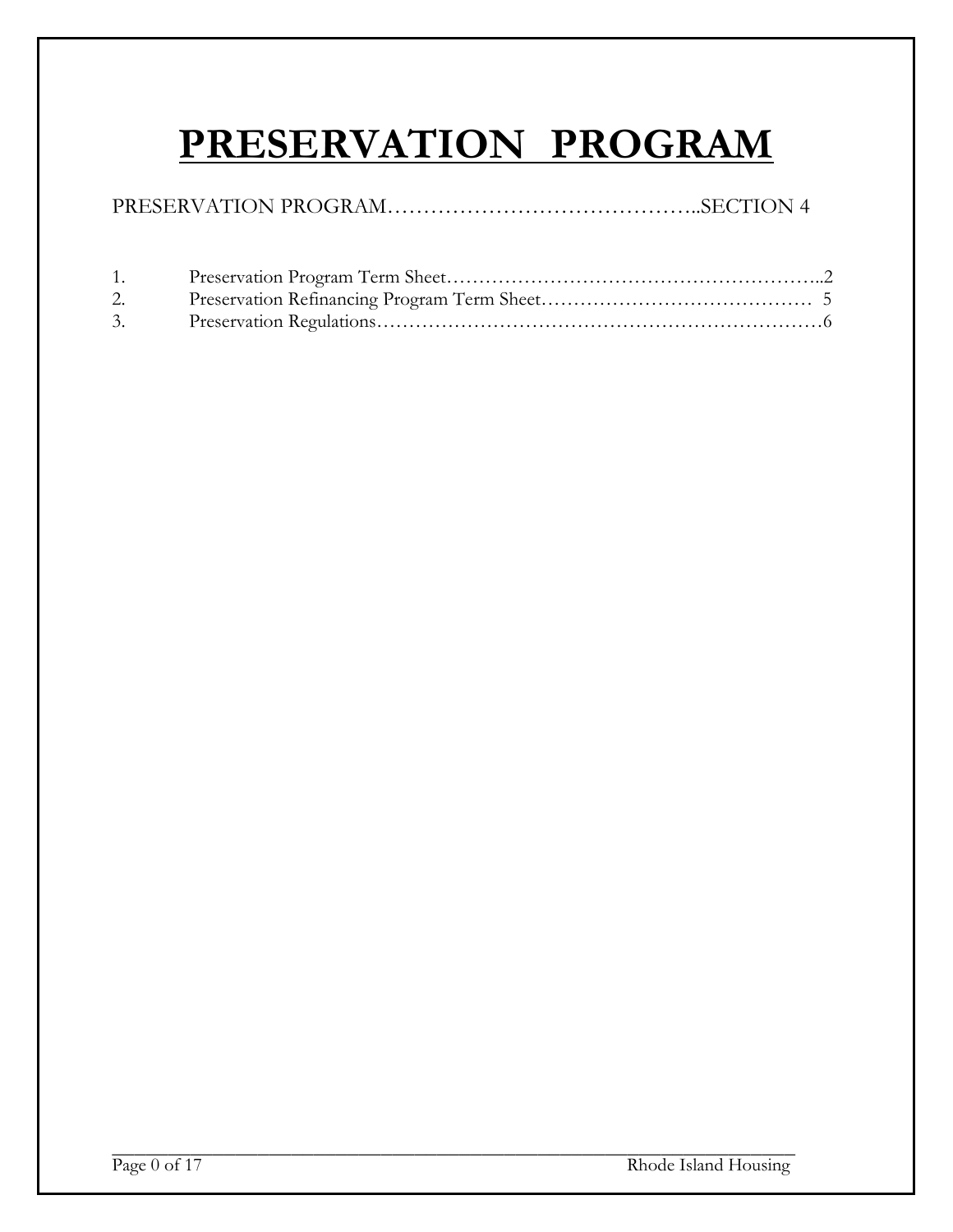### **Section 8 Preservation Program**

Rhode Island Housing's Preservation Program is intended to provide Owners or Buyers of Section 8 developments with incentives to maintain these developments as quality affordable housing for a period of forty (40) years beyond any current use restrictions. These regulations establish certain procedures to obtain Rhode Island Housing's approval of Mortgage Loans, Additional Financing, distributions of Residual Receipts, and the allocation of Tax Credits, which are intended to further these objectives. The primary sources of financing are taxexempt bonds, syndication proceeds from the sale of 4% Housing Tax Credits and the development's existing reserves. Taxable loans are also available if Owners choose to refinance without a sale.

Term sheets outlining the Program and Preservation Regulations can be found in this Section.

Other guidelines outlined throughout this Developer's Handbook apply to Preservation transactions as well. Prior to preliminary commitment, Rhode Island Housing requires a nonrefundable \$2,500 application fee for preservation and/or refinance deals. If the deal moves to closing, this amount will be credited toward the origination fee due at closing.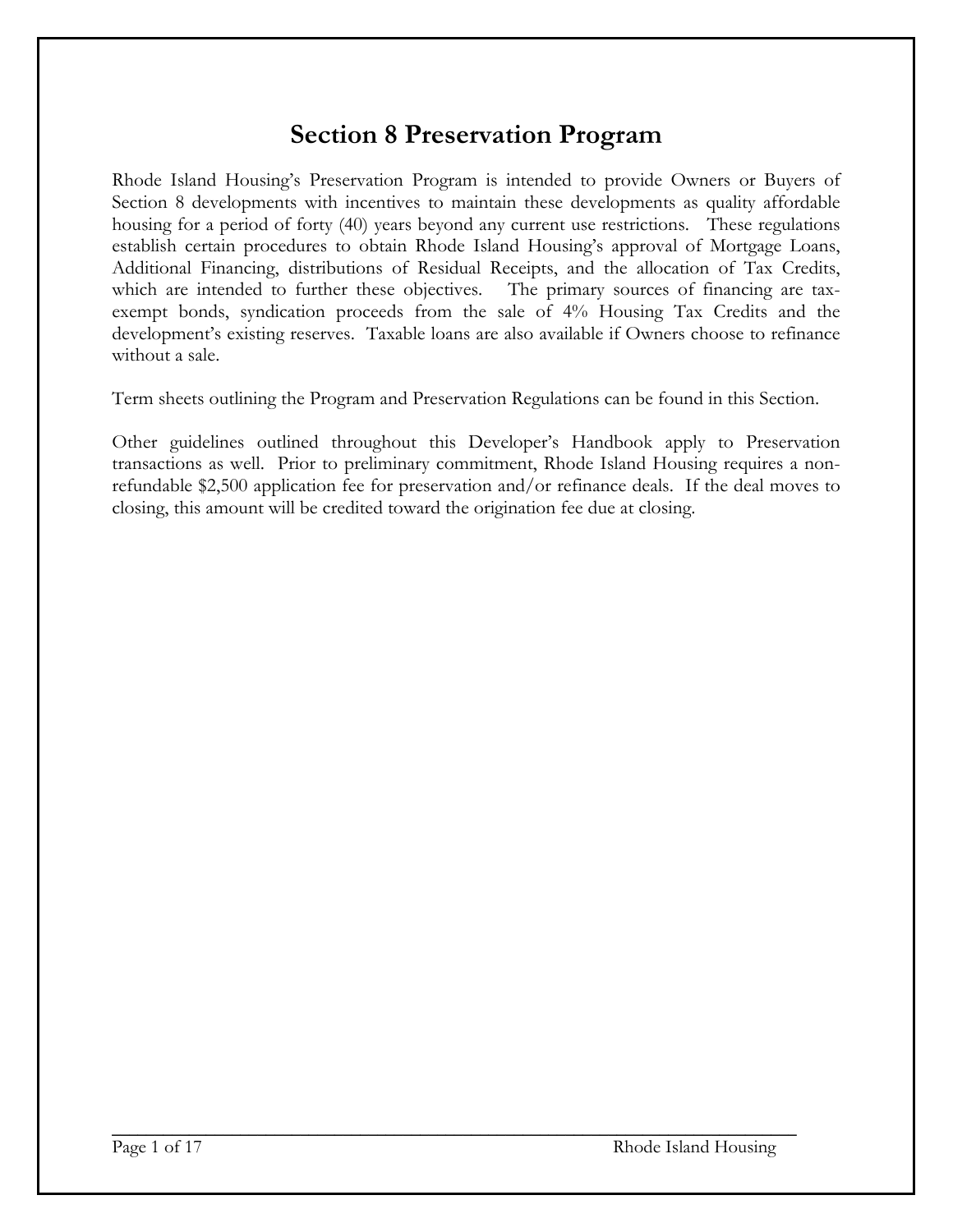## **Preservation Program Term Sheet**

| Product Description:   | Permanent loan used for the purposes of extending<br>the affordability of an existing Section 8<br>development                                                                                                                                                                                                                                                                                          |
|------------------------|---------------------------------------------------------------------------------------------------------------------------------------------------------------------------------------------------------------------------------------------------------------------------------------------------------------------------------------------------------------------------------------------------------|
| Eligible Properties:   | Properties with existing HAP contracts                                                                                                                                                                                                                                                                                                                                                                  |
| Maximum Loan-to-Value: | 90% of appraised value                                                                                                                                                                                                                                                                                                                                                                                  |
| Rents                  | We reserve the right to underwrite rents according<br>to either one of the following scenarios:                                                                                                                                                                                                                                                                                                         |
|                        | Option A: Lesser of Section 8 rents or Market<br>rents<br>Option B: Lesser of 60% Tax Credit rents or<br>Market rents                                                                                                                                                                                                                                                                                   |
| Debt Service Coverage: | 1.20                                                                                                                                                                                                                                                                                                                                                                                                    |
| Loan Term:             | Both 30-year and 40-year fully amortizing loans are<br>available                                                                                                                                                                                                                                                                                                                                        |
| Vacancy Rate:          | $5\%$                                                                                                                                                                                                                                                                                                                                                                                                   |
| Rehabilitation:        | First four to seven years worth of rehabilitation as<br>determined<br>necessary by<br>Capital<br>Needs<br>$\mathbf{a}$<br>Assessment at our discretion                                                                                                                                                                                                                                                  |
| Reserves:              | Existing reserves are available to the seller to<br>facilitate the transaction to the extent allowed by<br>HUD.                                                                                                                                                                                                                                                                                         |
|                        | For the new owner, the combination of the initial<br>Replacement and Operating Reserves will be sized<br>to six months of operating expenses and six<br>months of debt service. Of this amount, the initial<br>Replacement Reserve will generally be equal to<br>\$2,000 per unit. We reserve the right to require a<br>higher Replacement Reserve based upon the Capital<br>Needs Assessment findings. |
| <b>Interest Rate:</b>  | A fixed rate will be determined using our cost of<br>funds plus an appropriate margin dependent upon<br>market conditions, loan size and other relevant<br>credit considerations. Please contact us for current<br>rates.                                                                                                                                                                               |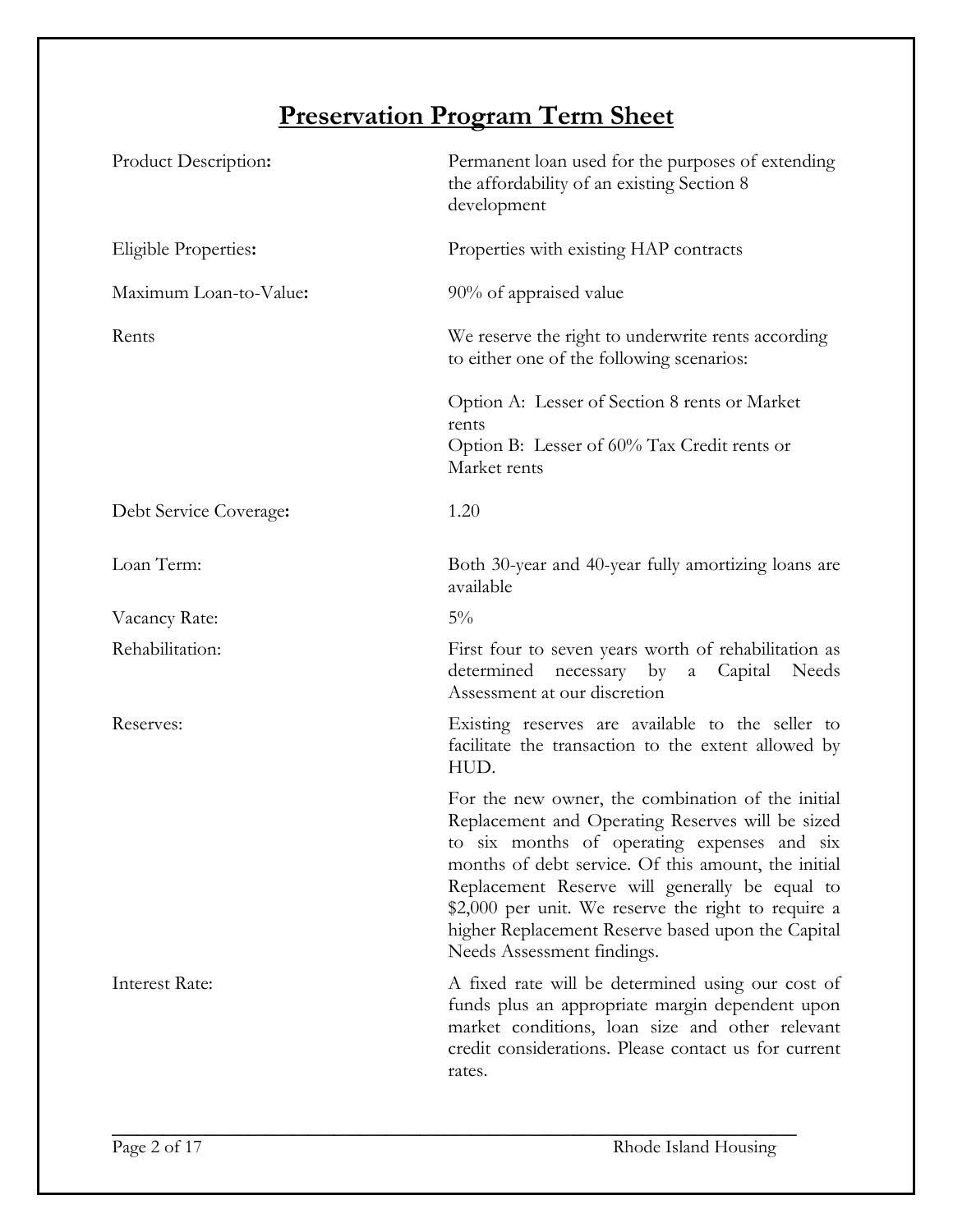| Application Fee:      | \$2,500 due prior to Preliminary Commitment by<br>our Board of Commissioners.                                                                                                                                                                                       |
|-----------------------|---------------------------------------------------------------------------------------------------------------------------------------------------------------------------------------------------------------------------------------------------------------------|
| FHA Risk-Share:       | Mortgage Insurance requirements depend upon<br>underwriting rents and risk determination:                                                                                                                                                                           |
|                       | Option A: Minimum of 50% insurance required.<br>An additional 25 bps are added to our rate.                                                                                                                                                                         |
|                       | Option B: Minimum of 75% insurance required.<br>An additional 37.5 bps are added to our rate                                                                                                                                                                        |
| Developer Fee:        | 5% of acquisition price plus 10% of rehabilitation<br>expenses and soft costs but not including new<br>reserves                                                                                                                                                     |
| Origination Fee:      | 2% of the first $$5,000,000; 1%$ thereafter                                                                                                                                                                                                                         |
| HTC Allocation Fee:   | $4\%$ :<br>$1\%$ of 10-year allocation                                                                                                                                                                                                                              |
| (if applicable)       | $9\%$ :<br>$0.5\%$ of 10-year allocation                                                                                                                                                                                                                            |
| Third Party Fees:     | The Borrower will be responsible for paying any<br>and all of our third party fees required to complete<br>the due diligence review and close and bond the<br>transaction. Costs may be capitalized in the<br>development budget.                                   |
| Regulatory Agreement: | We will require<br>an affordability agreement<br>restricting the units for 40 years beyond the term of<br>the current HAP contract.                                                                                                                                 |
| Prepayment:           | Only with Rhode Island Housing Approval.                                                                                                                                                                                                                            |
| Recourse:             | Loans are non-recourse.                                                                                                                                                                                                                                             |
| Refinance Option:     | For current owners looking just to refinance their<br>property and extend the affordability restrictions,<br>the same general terms apply. However, we do not<br>allow a developer fee to be taken unless the<br>developer undertakes greater than \$5,000 per unit |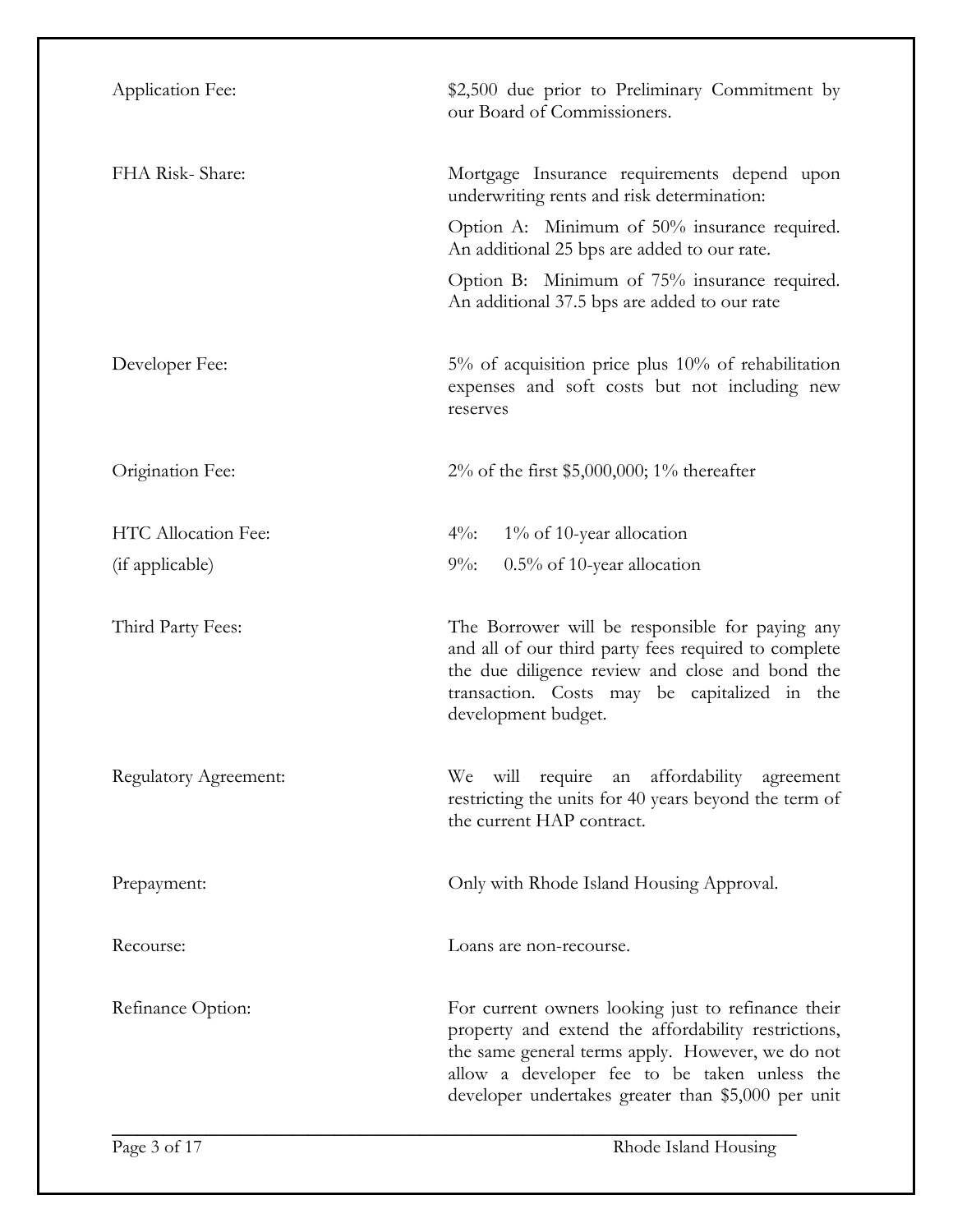in rehabilitation. In this case, owners are eligible for up to 10% of hard costs as a developer fee.

This is not an offer to make a loan. This term sheet shall serve as an outline of this loan program's underwriting criteria and is for discussion purposes only. We are committed to working with owners to find mutually agreeable terms.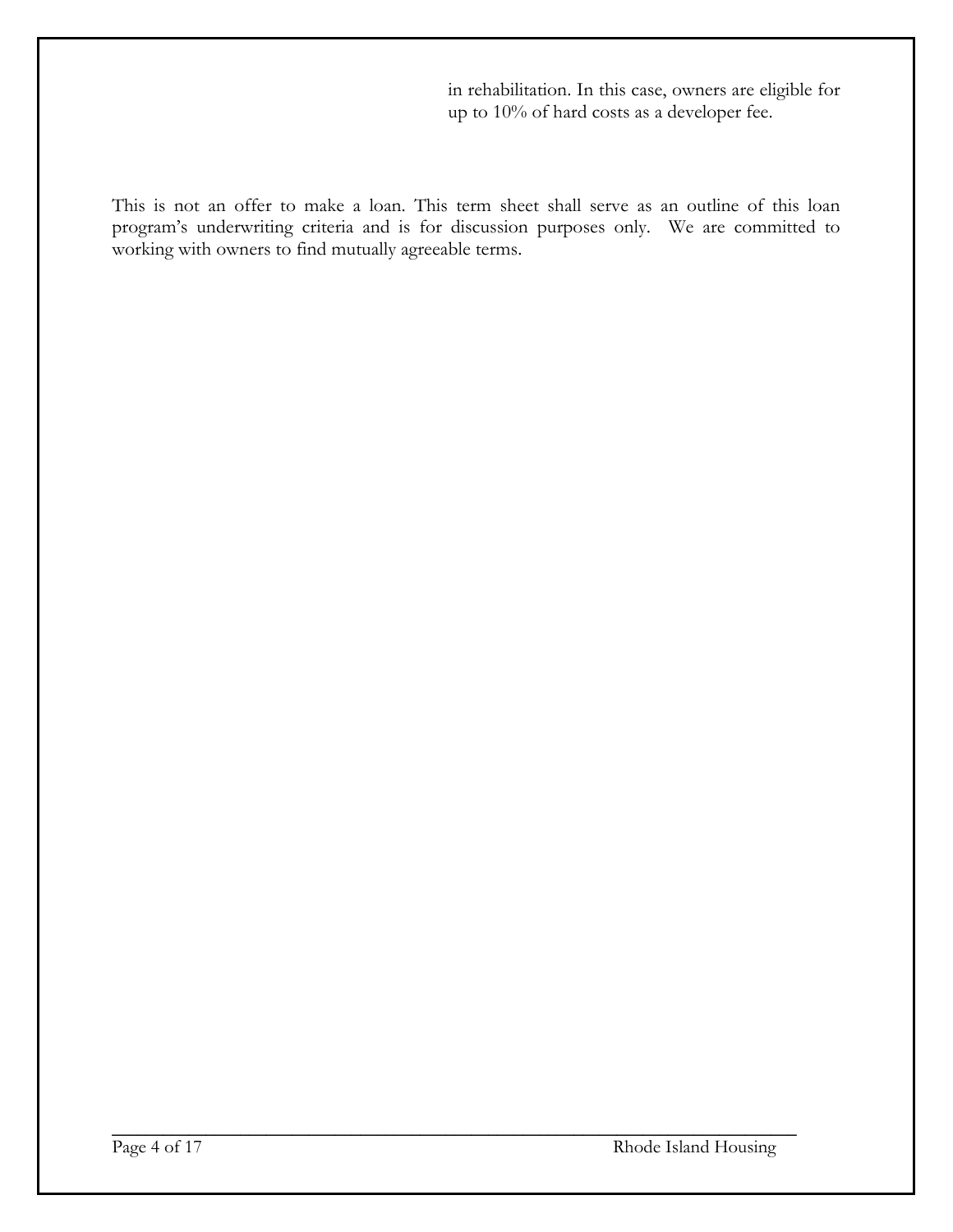## **Preservation Refinancing Program Term Sheet**

| Product Description:   | Permanent loan to refinance a previously preserved<br>Section 8 development.                                                                                                                                                                                                                                                                                                      |
|------------------------|-----------------------------------------------------------------------------------------------------------------------------------------------------------------------------------------------------------------------------------------------------------------------------------------------------------------------------------------------------------------------------------|
| Eligible Properties:   | Properties with existing HAP contracts that have<br>already executed a new Regulatory Agreement.                                                                                                                                                                                                                                                                                  |
| Maximum Loan-to-Value  | 90%                                                                                                                                                                                                                                                                                                                                                                               |
| Rents                  | Lesser of Section 8 or Current Market Rents                                                                                                                                                                                                                                                                                                                                       |
| Debt Service Coverage: | 1.20                                                                                                                                                                                                                                                                                                                                                                              |
| Loan Term:             | Both 30-year and 40-year fully amortizing loans are<br>available                                                                                                                                                                                                                                                                                                                  |
| Vacancy Rate:          | $5\%$                                                                                                                                                                                                                                                                                                                                                                             |
| Rehabilitation:        | To be determined based on a Capital Needs<br>Assessment                                                                                                                                                                                                                                                                                                                           |
| Reserves:              | The combination of the initial Replacement and<br>Operating Reserves will be sized to six months of<br>operating expenses and six months of debt service.<br>Of this amount, the initial Replacement Reserve will<br>generally be equal to \$2,000 per unit. We reserve the<br>right to require a higher Replacement Reserve based<br>upon the Capital Needs Assessment findings. |
| <b>Interest Rate:</b>  | A fixed rate will be determined using our cost of<br>funds plus an appropriate margin dependent upon<br>market conditions, loan size and other relevant<br>credit considerations. Please contact the<br>Development Department at Rhode Island Housing<br>for current rates.                                                                                                      |
| FHA Risk-Share:        | Mortgage insurance requirements depend<br>upon<br>underwriting rents and risk determination:                                                                                                                                                                                                                                                                                      |
|                        | Option A: Minimum of 50% insurance required.<br>An additional 25 bps are added to our rate.                                                                                                                                                                                                                                                                                       |
|                        | Option B: Minimum of 75% insurance required. An<br>additional 37.5 bps are added to our rate                                                                                                                                                                                                                                                                                      |
| Application Fee:       | \$2,500 due prior to Preliminary Commitment by<br>Rhode Island Housing's Board of Commissioners                                                                                                                                                                                                                                                                                   |
| Developer Fee:         | None allowed unless rehabilitation is<br>at least \$5,000 per unit. In this case, a developer fee<br>equal to 10% of hard cost is allowed.                                                                                                                                                                                                                                        |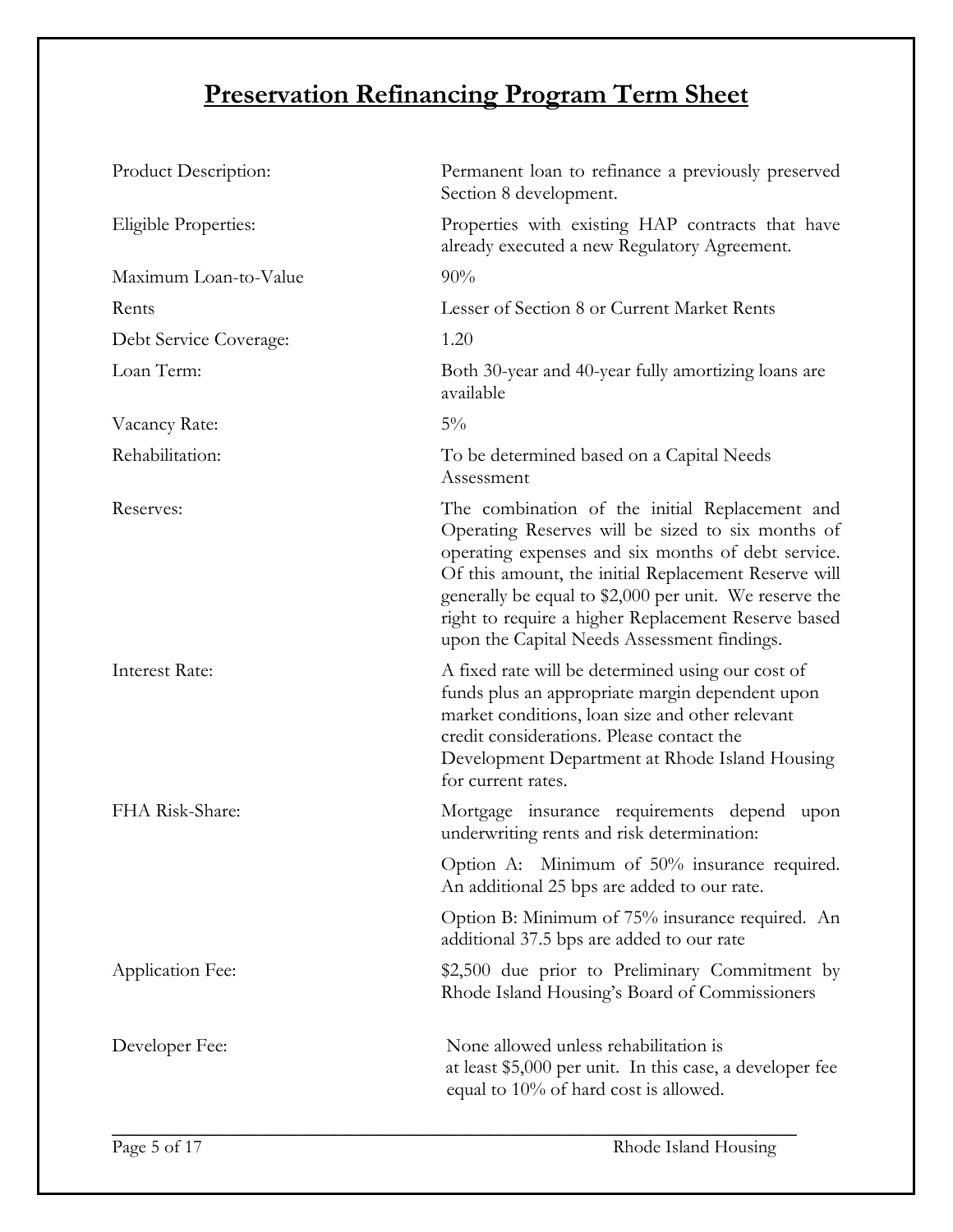#### **RHODE ISLAND HOUSING AND MORTGAGE FINANCE CORPORATION FIRST AMENDMENT AND RESTATEMENT OF THE REGULATIONS GOVERNING PRESERVATION OF EXISTING SECTION 8-ASSISTED HOUSING DEVELOPMENTS**

#### **I. DEFINITIONS**

#### A. As used in these regulations:

1. "Additional Financing" means new or additional financing provided by the Corporation to some or all Applicants to be secured by a lien on the Housing Development.

2. "Applicant" means Owner and Transferee, if any, submitting Preservation Applications pursuant to these Regulations.

3. "Available Proceeds" means funds available for distribution as calculated by the Corporation pursuant to these Regulations.

4. "Board of Commissioners" means the Board of Commissioners of the Corporation.

5. "Closing Date" means the date on which Available Proceeds are distributed pursuant to these regulations.

6. "Corporation" means the Rhode Island Housing and Mortgage Finance Corporation, a public corporation organized and existing under the laws of the State of Rhode Island.

 7. "Executive Director" means the Executive Director of the Corporation**.**

8. "Housing Assistance Payment Contracts" means housing assistance payment contracts executed pursuant to Section 8 of the United States Housing Act of 1937, as amended.

 9. "Housing Development" means a multi-family housing development which (i) has been financed in whole or in part by the Corporation, (ii) is subject to a mortgage lien in favor of the Corporation as of the effective date of these regulations, and (iii) receives rental subsidy payments pursuant to an existing Housing Assistance Payment Contract administered by the Corporation on the effective date of these regulations**.**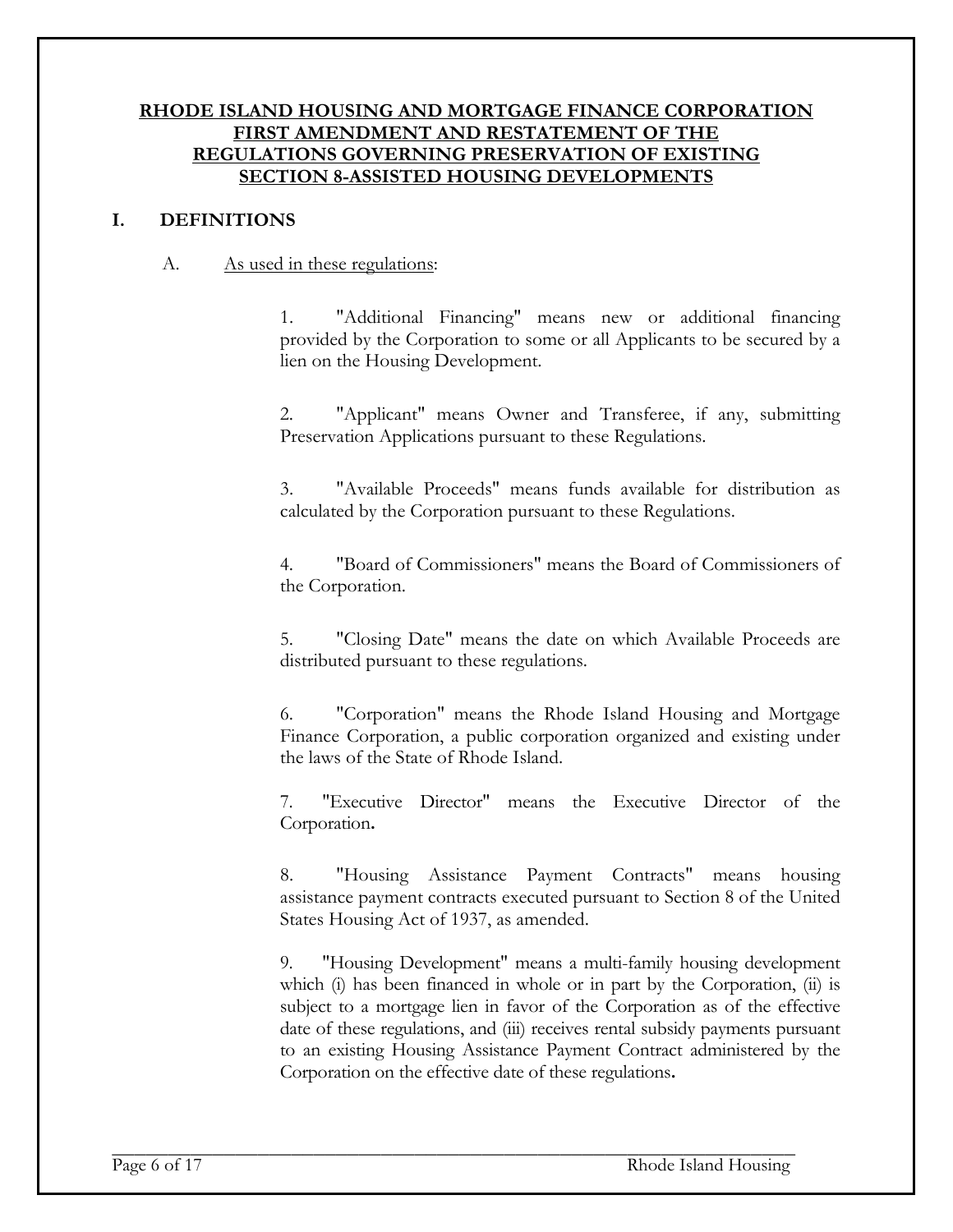- 10. "HUD" means the Department of Housing and Urban Development of the United States of America.
- 11. "Mortgage Loan" means the loan issued by the Corporation to finance the Housing Development in whole or in part.
- 12. "Operating Account" means the funds of a Housing Development available to pay the costs of its day-to-day operations.
- 13. "Operating Reserve Fund" means the existing Operating Reserve Fund maintained for the Housing Development on the Closing Date.
- 14. "Owner" means M the owner of a Housing Development, or (ii) a lessee of all or substantially all of a Housing Development.
- 15. "Prepayment" means the prepayment of the entire or any portions of the outstanding balance of the Mortgage Loan, (whether or not made in connection with a sale, conveyance, assignment or other transfer of the Housing Development,) and regardless of the source of funds for the prepayment, which under the terms of the Mortgage Loan or pursuant to applicable state or federal laws or rules or regulations, requires the prior approval of the Corporation.
- 16. "Preservation Application" means an application submitted pursuant to these regulations in connection with a distribution of Available Proceeds.
- 17. "Preservation Program" means the program established by these Regulations to maintain existing Housing Developments as affordable to persons and families of low income.
- 18. "Preservation Trust" means a separate trust or other entity created and/or controlled by the Corporation to further the preservation and provision of low-income housing in the State of Rhode Island; the funds of which may, but need not be, used by the trustees thereof to provide financial assistance to a Housing Development, but in all instances may only be used in connection with the preservation or provision of housing in the State affordable to persons and families of low-income.
- 19. "Program Bulletin" means any bulletin issued by the Corporation from time to time implementing the Preservation Program or resolving any ambiguity in these regulations with respect to the Preservation Program. Copies of all Program Bulletins shall be maintained by the Corporation at its principal office, and shall be available for inspection and copying between the hours of 9 a.m. and 5 p.m., Mondays through Fridays, except holidays.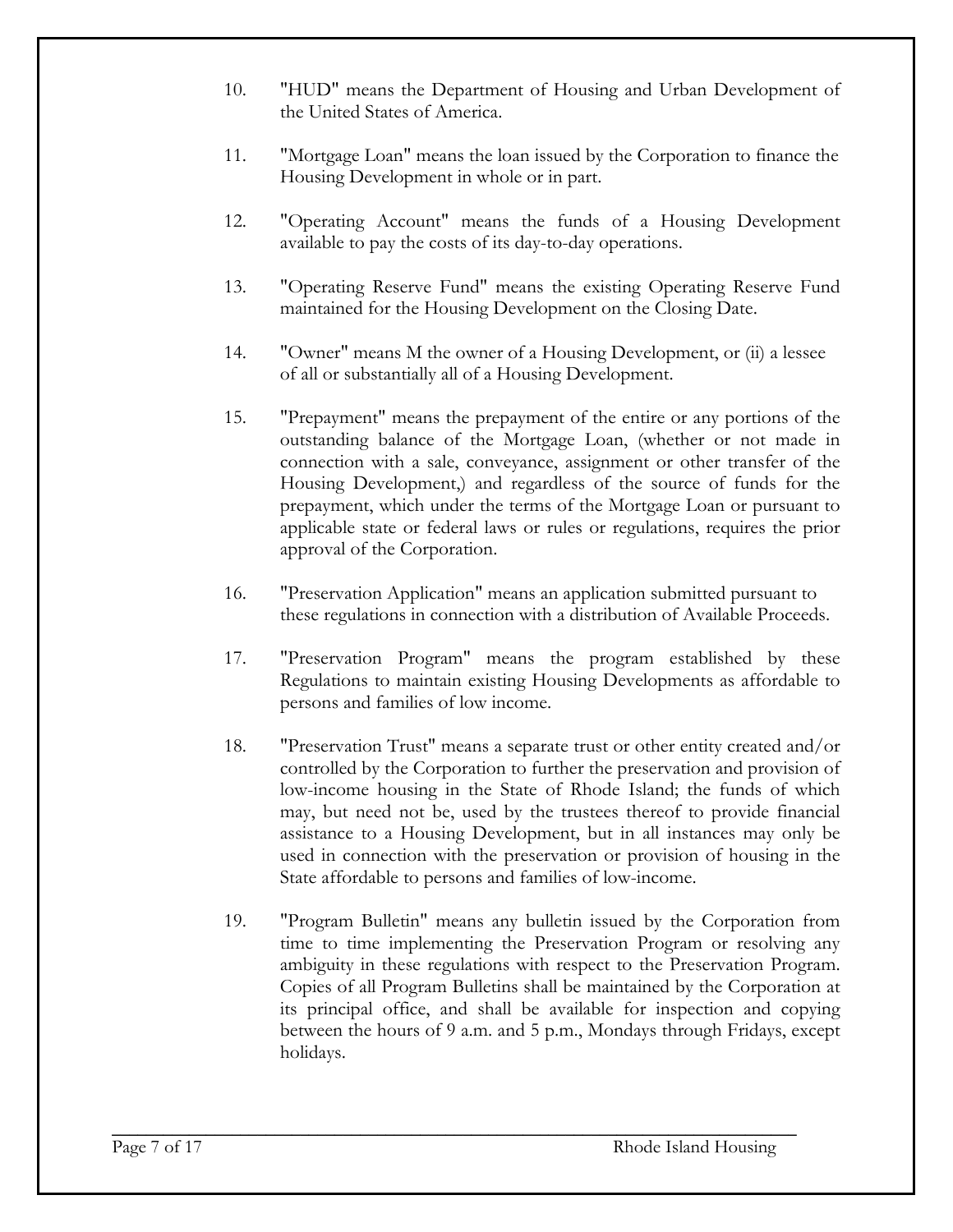- 20. "Replacement Reserve Fund" means the existing Replacement Reserve Fund (including the Painting and Decorating Reserve Account, if any) maintained for the Housing Development on the Closing Date.
- 21. "Residual Receipts" means funds maintained in Residual Receipts accounts established by or at the direction of the Corporation for Housing Developments.
- 22. "Tax Credits" means low income housing tax credits issued by the Corporation for a Housing Development pursuant to the Corporation's Regulations applicable to the Allocation of Low Income Housing Tax Credits, as amended from time to time (the "Tax Credit Regulations").
- 22. "Transfer" means a transfer of a Housing Development within the meaning of the Corporation's Regulations Governing Proposed Transfers, as amended from time to time (the "Transfer Regulations").
- 23. "Transferee" means the individual or entity to which an Owner proposes to Transfer a Housing Development.

#### **II. SCOPE OF REGULATIONS**

#### A. Purpose.

The Preservation Program established under these regulations is intended to provide Owners and Transferees with incentives to maintain Housing Developments as affordable housing for a period of forty (40) years beyond any current use restrictions for persons and families of low-income and to further the economic viability of such Housing Developments. These regulations establish certain procedures to obtain, and certain conditions for the grant of, the Corporation's approval of Prepayments of Mortgage Loans, Additional Financing, distributions of Residual Receipts, and the allocation of Tax Credits, which are intended to further these objectives.

#### B. Applicability.

An Owner or Transferee seeking the Corporation's approval of a Prepayment, Additional Financing, a distribution of Residual Receipts, or an allocation of Tax Credits shall fully comply with all provisions of these Regulations. To the extent that (i) a Prepayment is to be effectuated in connection with a transfer of a Housing Development within the meaning of the Corporation's Regulations Governing Proposed Transfers, (ii) an application is submitted for financing to provide the funds for the Prepayment or Additional Financing pursuant to the Corporation's Rental Housing Production and Rehabilitation Regulations (the "Rental Production Regulations"), (iii) an application for Tax Credits pursuant to the Tax Credit Regulations is submitted to the Corporation, and/or (iv) the proposed transactions are otherwise governed by other rules or regulations of the Corporation, the provisions of such regulations shall also apply to the proposed transaction. In the event that any provision of other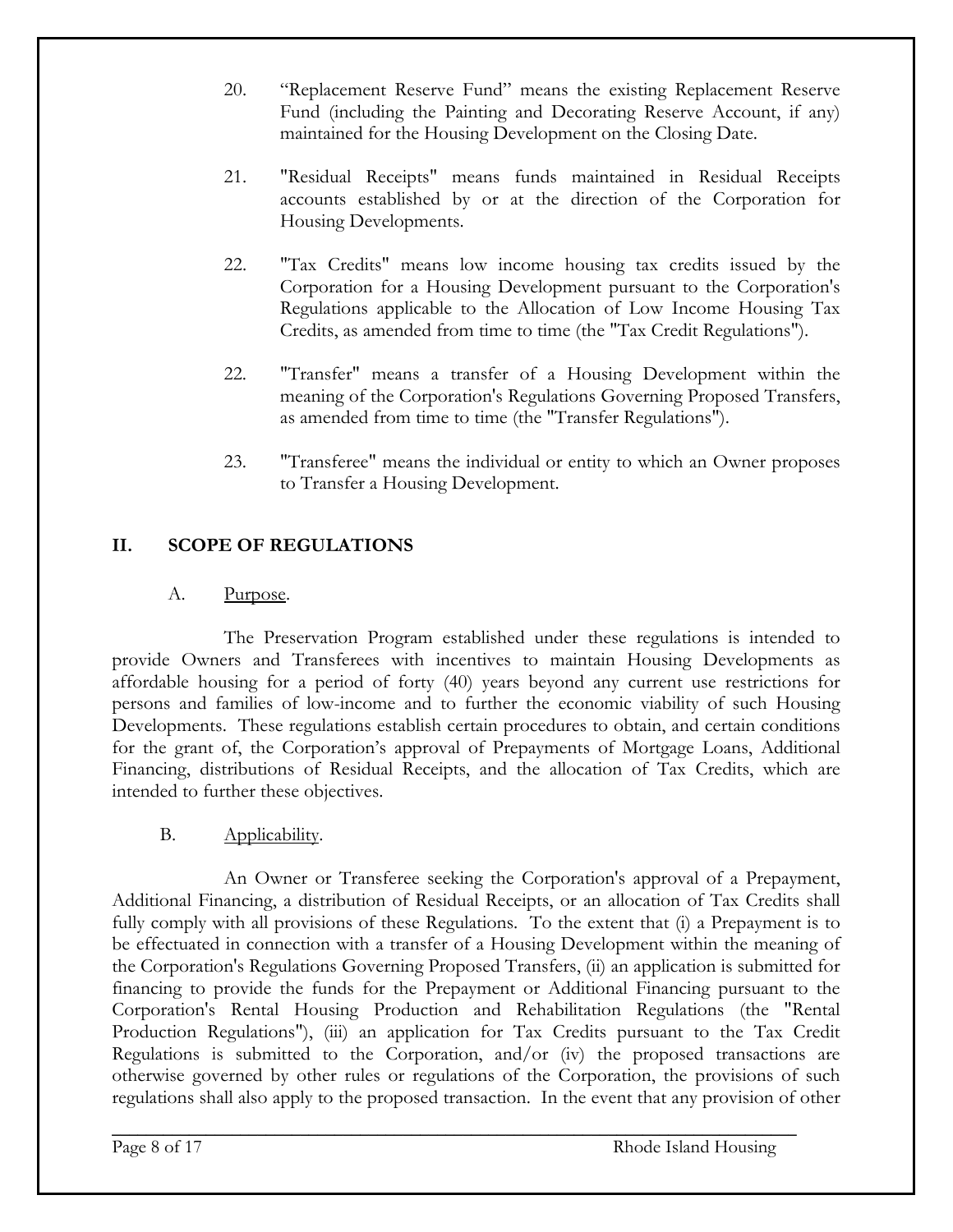rules and regulations of the Corporation conflicts with the provisions of these regulations, the provisions of these regulations shall control, unless otherwise deemed necessary by the Corporation to accomplish the purposes of all applicable rules and regulations.

#### C. Conformance with State and Federal Law.

In addition to complying with the rules and regulations of the Corporation, Owners and Transferees must at all times comply with all applicable state and federal laws, rules and regulations, and must obtain all approvals and consents, and take all such other actions in connection with the proposed transactions as required by such laws, rules and regulations. Any provision of these regulations which expressly conflicts with any state or federal law, or federal rule or regulation, as determined by the Corporation, shall be of no force or effect.

#### D. Modification or Waiver.

The Corporation reserves the right to modify or waive any provision of these regulations with respect to any Preservation Application if the Corporation, in its sole judgment, determines that such modification or waiver is consistent with and will further the purposes of these regulations.

#### **III. APPLICATION PROCEDURE**

#### A. Generally.

As provided herein, an Owner shall submit to the Corporation a Notice of Intent. The Corporation shall calculate and notify the Owner of the estimated Available Proceeds which would be distributable to the Owner and/or the Transferee from the Housing Development in the event of consummation of the proposed transactions identified in the Notice of Intent. If the Owner wishes to proceed with the proposed transactions, the Owner shall submit a Preservation Application to the Corporation (jointly with the Transferee, if any), on forms provided by the Corporation. One-half of the Available Proceeds shall be distributed to the Preservation Trust (as hereinafter defined) to be used to provide and maintain affordable housing for persons and families of low income within the State of Rhode Island. The Owner and/or Transferee, if any, shall receive the balance of the Available Proceeds. The Owner of Transferee shall agree to maintain the Housing Development as housing affordable to persons and families of low-income for a period of forty (40) years beyond any current use restrictions and to certain other restrictions designed to preserve affordable housing.

#### B. Notice of Intent.

1. Submission of Notice of Intent. The Owner shall submit to the Corporation a completed Notice of Intent together with the Processing Fee specified below, to notify the Corporation of the proposed transactions to which these regulations apply. The Notice of Intent shall contain such provisions as the Corporation shall determine from time to time, including, without limitation, a description of the proposed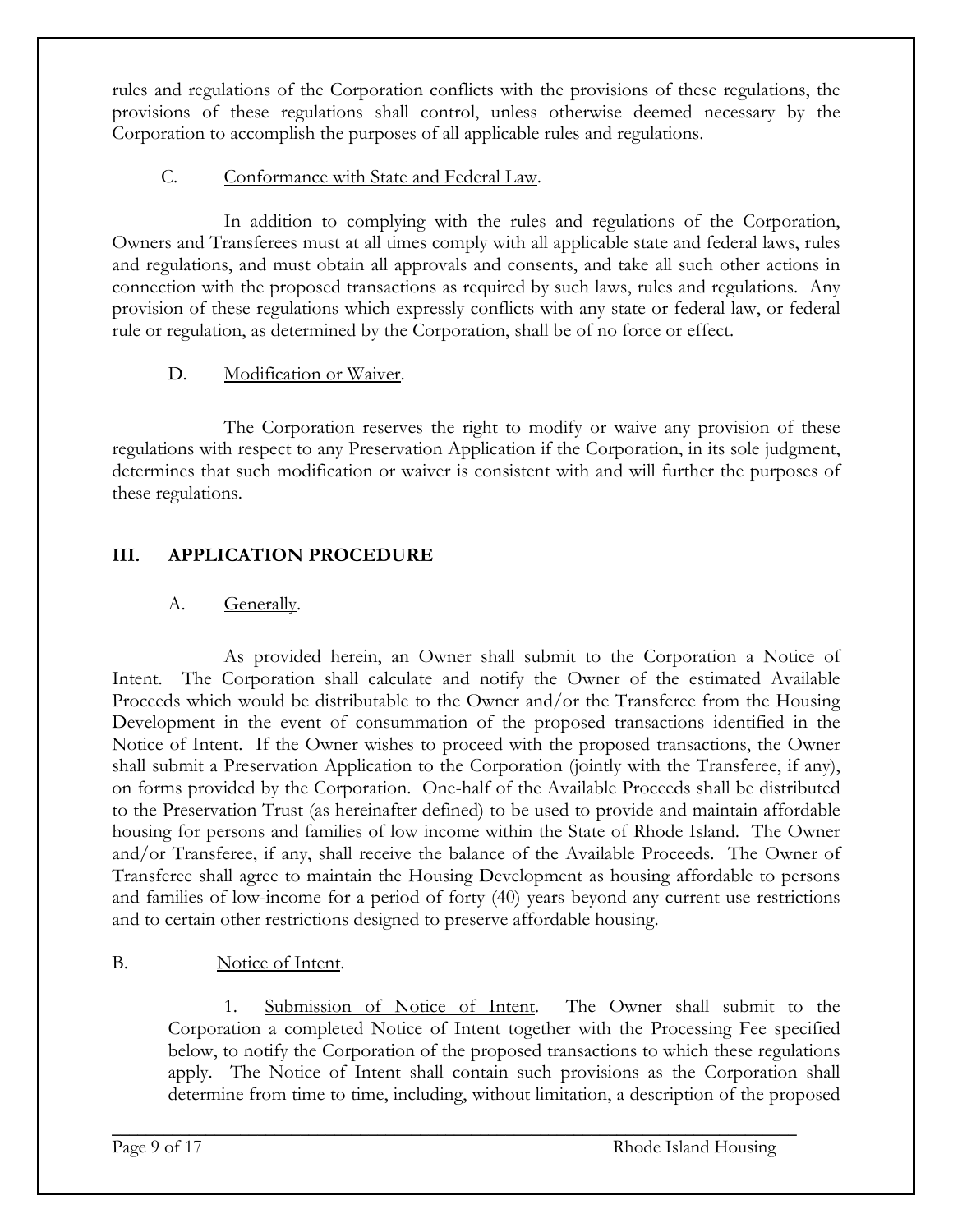transactions, specifying the Owner's current intention to retain or Transfer the Housing Development.

2. Documentation and Agreements. Simultaneously with the submission of the Notice of Intent (unless otherwise specified herein or agreed to by the Corporation), the Owner shall submit to the Corporation:

(a) Certification of Authority. Evidence of corporate or partnership authority of the Owner and the officers or agents acting on Owner's behalf, satisfactory to the Corporation in form and substance and certified to by the appropriate officer or agent to be validly adopted and in full force and effect; and

Additional Documents. Such additional documents agreements and certificates as the Corporation may, from time to time, require.

#### C. Fees and Costs.

Upon receipt of the Notice of Intent, the Corporation shall determine the cost of a Capital Needs Assessment and an Appraisal, if required by the Corporation, and notify the Owner of such costs in writing. The owner shall deliver to the Corporation within ten (10) days following the receipt of the cost disclosure, a certified check (or other method of payment acceptable to the Corporation) in the full amount of such costs. If the Owner fails to do so within such time period, the Corporation may disregard the Notice of Intent and retain the Processing Fee. If requested by the Corporation, the Owner shall provide the Corporation with the names and quotes of and assessors qualified to perform the Capital Needs and Appraisals. The Corporation may select any or entity it shall, in its sole discretion, deem whether or not included among those provided by the Owner and shall in no event be limited to selection based on quotes received.

#### D. Capital Needs Assessment.

Following receipt of the required fees and costs, the Corporation shall cause a Capital Needs Assessment of the Housing Development to be completed by a qualified assessor satisfactory to the Corporation and in accordance with its instructions, the cost of which shall be payable by the Owner, but shall be deemed an allowable transaction cost for purposes of calculation of Available Proceeds. The Capital Needs Assessment shall detail the current and future capital improvements and rehabilitation necessary to rehabilitate the Housing Development and maintain it in good repair, as safe and sanitary residential housing, as well as the estimated costs thereof. After reviewing the Capital Needs Assessment, the Corporation shall determine the required capital improvements and rehabilitation and the estimated costs thereof (which costs shall constitute the minimum required initial contributions to (i) the Rehabilitation Reserve Account as to current improvements and rehabilitation, and (ii) the Replacement Reserve Account as to future improvements and rehabilitation, both of which accounts are required by these regulations.) In no event shall the Corporation in any way be bound by the determinations made in the Capital Needs Assessment. In making this determination, the Corporation may consider any relevant information, including, without limitation, information submitted by Owners, tenants and governmental agencies.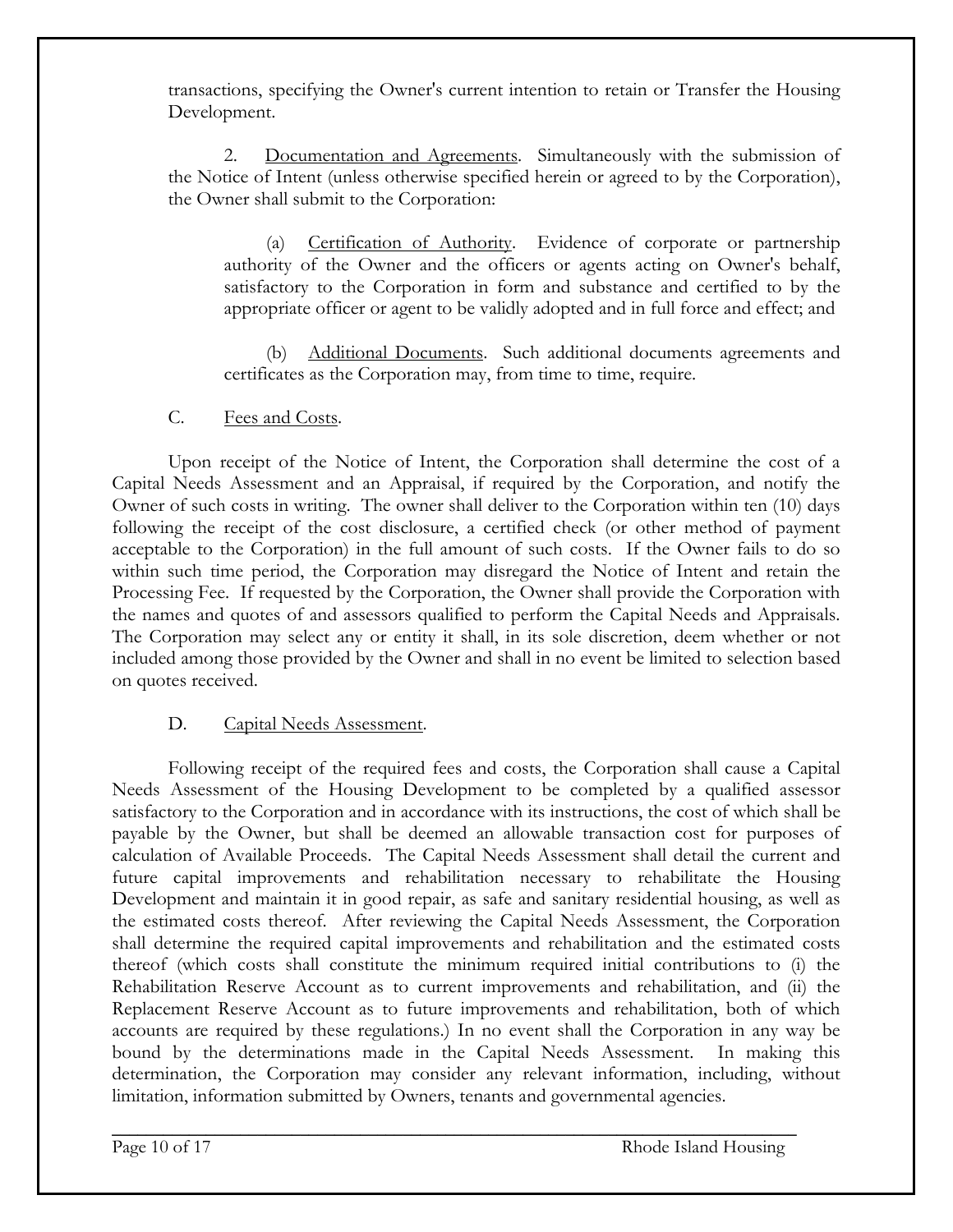#### E. Appraisal.

If determined to be necessary by the Corporation and upon receipt of the required fees and costs by the Corporation, the Corporation shall cause an appraisal of the Housing Development to be completed by a qualified appraiser satisfactory to the Corporation. All fees and costs associated with the appraisal shall be paid by the Owner, but shall be deemed an allowable transaction cost in the calculation of Available Proceeds. The appraisal must be satisfactory to the Corporation in all respects and shall be conducted pursuant to its instructions as to form, substance and assumptions.

#### F. Processing Fee.

The Owner shall pay to the Corporation a nonrefundable processing fee (the "Processing Fee") in an amount established by the Corporation from time to time by Program Bulletin, which fee shall in no event exceed Ten Thousand Dollars (\$10,000.00). The Processing Fee shall be payable to the Corporation (or such other entity designated by the Corporation) solely from funds of the Owner and not from Housing Development funds in cash or by certified or bank check; provided that the Processing Fee shall be deemed an allowable transaction cost in the calculation of Available Proceeds. Notwithstanding any other provision herein contained, the Corporation may, at its option, agree to waive all or any portion of the Processing Fee. The Processing Fee paid shall be credited against all applicable application processing and loan submission fees to be paid by the Applicant to the Corporation pursuant to any other rules and regulation of the Corporation in connection with the proposed transactions listed in the Preservation Application.

#### G. Operating Needs Assessment.

The Corporation shall assess the current and future operating expenses of the Housing Development. In making this assessment, the Corporation may consider any relevant information including, without limitation, information submitted by the Owner, residents of the Housing Development or any governmental agency. Owners shall provide the Corporation promptly with access to or copies of all records, documents and information requested by it in connection with such assessment.

#### H. Initial Determination of Available Proceeds.

Upon completion of the Capital Needs Assessment, the Appraisal (if any) and the Operating Needs Assessment, the Corporation shall make an initial estimate of Available Proceeds as of the date of determination, based on available information. In the case of proposed Additional Financing or other proposed financing, the Corporation shall estimate the Available Proceeds assuming conventional financing, as well as the issuance of taxable bonds and tax-exempt bonds (including  $501(c)(3)$  bonds) to fund such financings. The estimated Available Proceeds shall be calculated as of the date of determination as follows: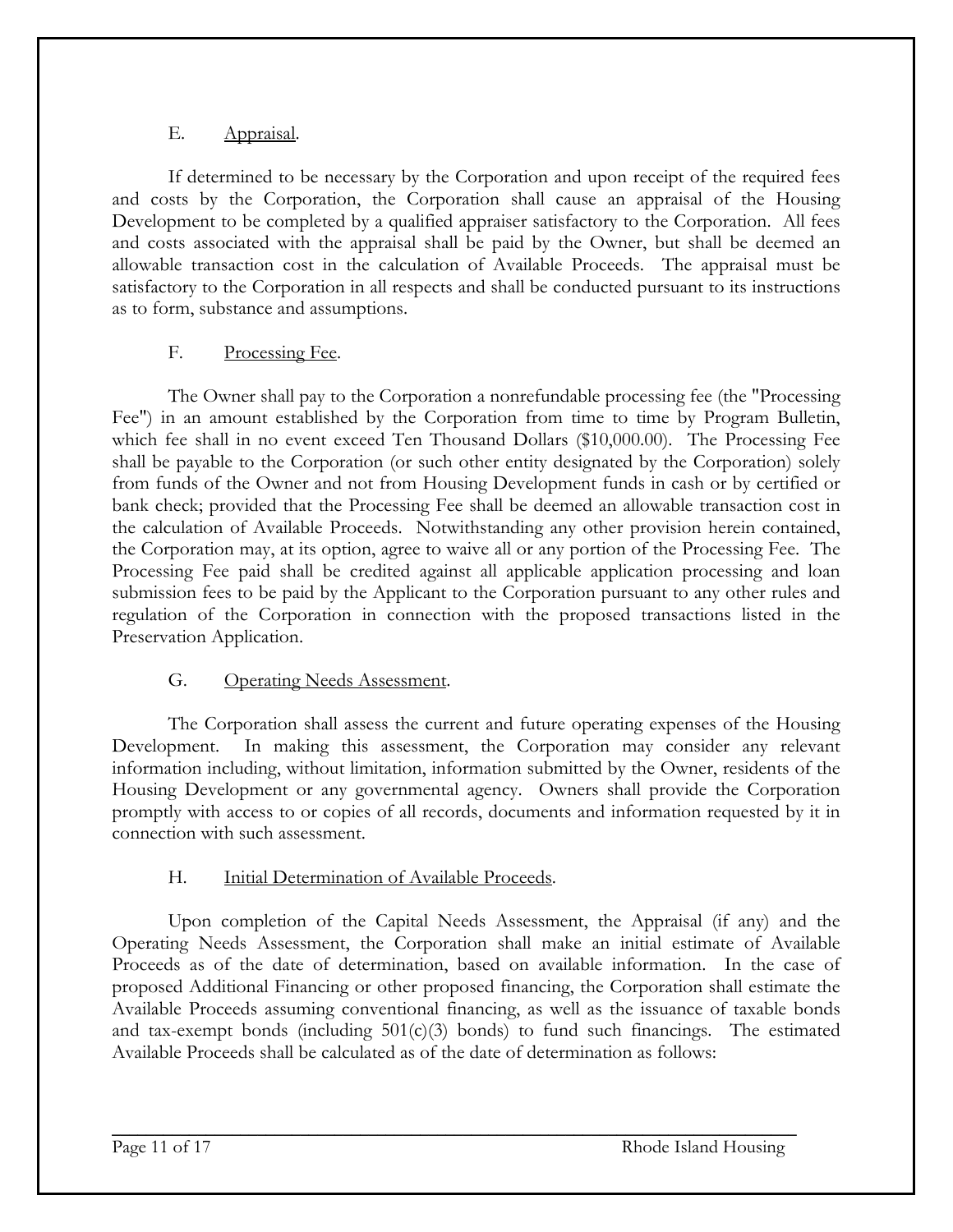1. Total Funds. The Corporation shall estimate the sum of:

 (a) the amount of funds in the Operating Account for the Housing Development in excess of that amount deemed necessary by the Corporation to satisfy the Housing Development's day-to-day operating costs for the balance of the calendar year;

(b) all revenue account balances for the Housing Development (including, without limitation, the balance of the Operating Reserve Fund and the Replacement Reserve Fund, but excluding all funds escrowed for the payment of taxes and insurance on the Housing Development);

(c) Residual Receipt Account balances for the Housing Development;

(d) an estimate of the proceeds of any Additional Financing or other proposed financing, if any, that is supportable under applicable underwriting criteria; and

(e) proceeds of the sale of Tax Credits, if any.

2. Available Proceeds. The following amounts shall be estimated as of the date of determination and shall be subtracted from the Total Funds to determine the estimated Available Proceeds:

(a) balance of all obligations constituting a lien on the Housing Development which are to be satisfied and discharged in connection with the proposed transactions listed in the Notice of Intent and/or Preservation Application;

(b) estimated amount of the initial deposit to the Rehabilitation Reserve Account;

(c) estimated amount of the initial deposit to the Replacement Reserve Account;

(d) estimated amount of the Preservation Operating Reserve Account Requirement (as herein defined);

(e) estimated amounts of all other required reserve account deposits; and

estimated transaction costs to be paid from funds of the Housing Development (which shall be approved by the Corporation on a case by case basis).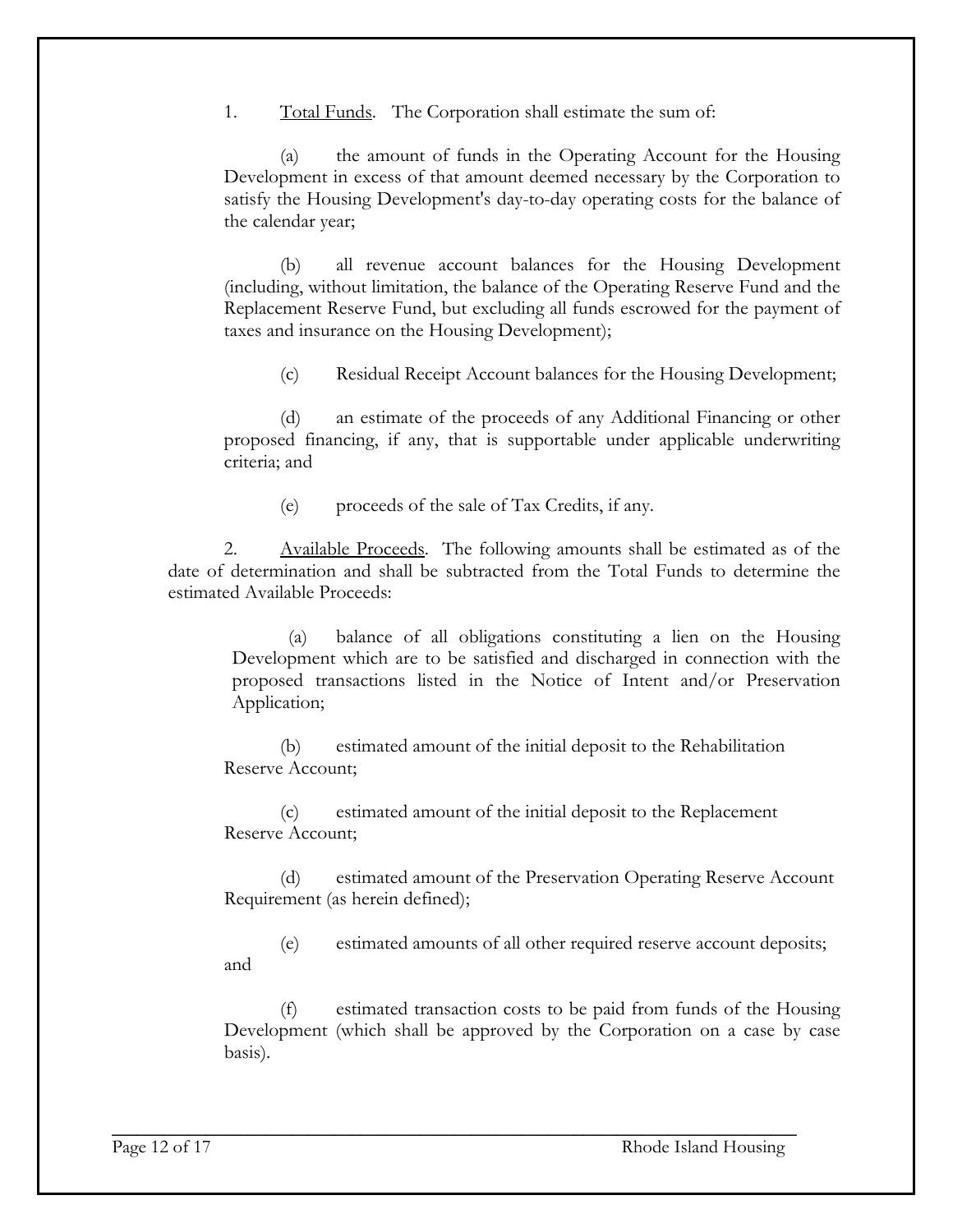The initial determination of Available Proceeds is an estimate and in no way binds the Corporation. The Corporation shall provide the Owner with a copy of the initial determination together with copies of the Operating Needs Assessment, the Capital Needs Assessment and the Appraisal (if any) (collectively, the "Assessment Material").

#### I. Application.

1. Submission Deadline. Within one hundred and twenty (120) days from the date of receipt by the Owner of the Initial Determination of Available Proceeds, Applicant must submit a completed Preservation Application to the Corporation, together with all documentation, certificates and agreements as may be required by the Corporation. Applicants failing to do so within such period, unless otherwise agreed to by the Corporation in writing, must reinitiate the application process (including the payment of a Processing Fee). The Preservation Application shall in part specify the proposed transactions the Applicant wishes to pursue, which may be different from those originally identified in the Notice of Intent. The Preservation Application shall be submitted as part of any application to the Corporation for a Transfer, Additional Financing or Tax Credits, for a Housing Development, and all such applications shall be submitted to the Corporation together with a completed Preservation Application.

(a) Required Documentation. Documentation to be submitted together with a completed Preservation Application shall include, but not be limited to:

information regarding the experience and qualifications of the Applicant as requested by the Corporation on a case by case basis;

(ii) any documentation or information necessary to update or correct the Assessment Material and certification by Applicant satisfactory to the Corporation of the accuracy of the Assessment Material, as supplemented or corrected;

(iii) certification by Applicant of the existence and continued validity of all necessary approvals, together with evidence thereof satisfactory to the Corporation; and

(iv) in the event that the Preservation Application is submitted together with an application under the Rental Production Regulations, the Transfer Regulations or the Tax Credit Regulations, any other documentation and information required by such regulations.

The Corporation shall attempt to notify Applicants within forty-five (45) days of submission of the Preservation Application of any identifiable deficiencies therein.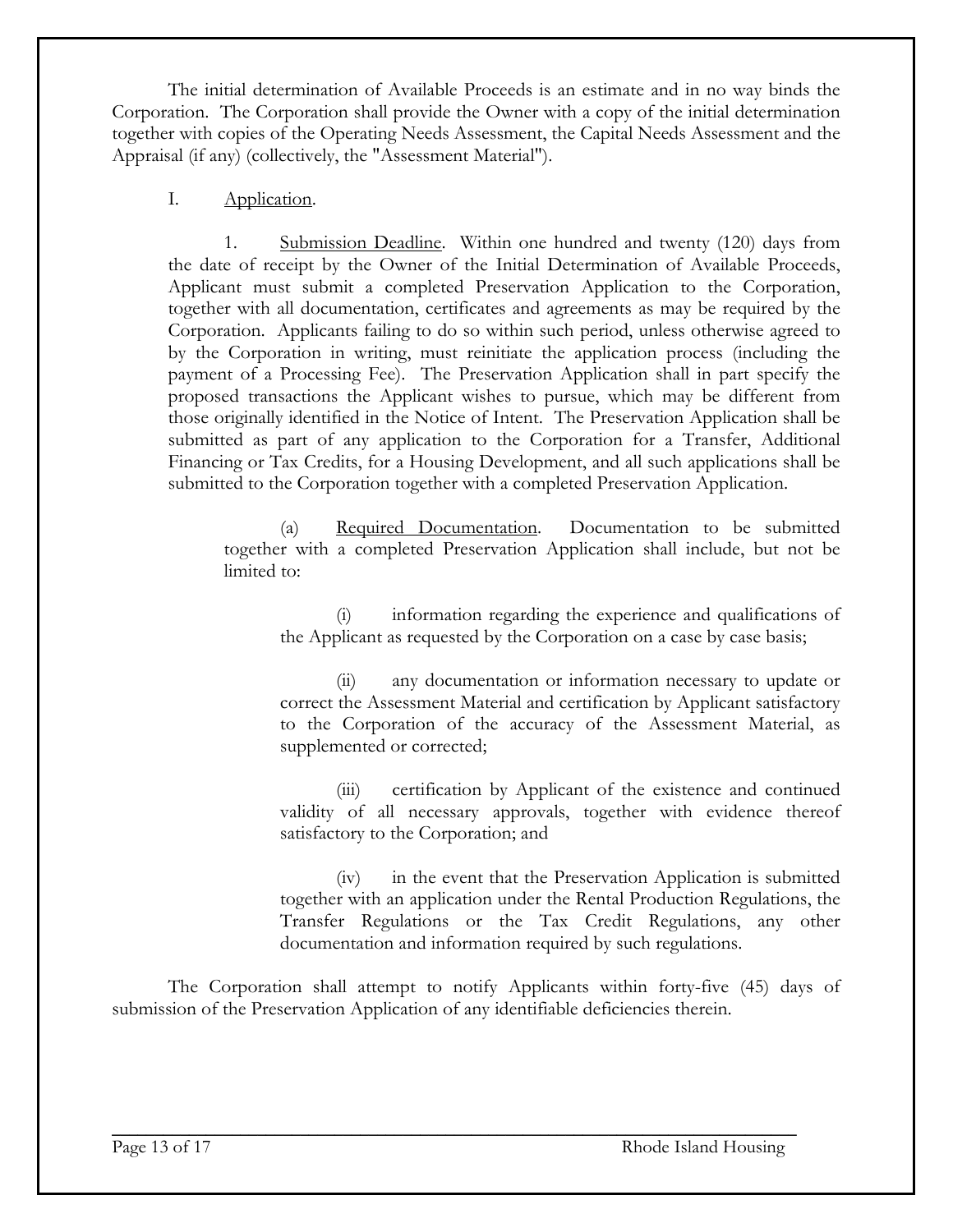#### **IV. CALCULATION AND DISTRIBUTION OF AVAILABLE PROCEEDS**

A. Final Calculation and Distribution. The Corporation shall calculate the actual amount of the Available Proceeds in accordance with Section II H above as of the Closing Date. On the Closing Date, the Corporation shall distribute the Available Proceeds as follows:

- 1. An amount not to exceed the Operating Reserve Fund and the Replacement Reserve fund shall be distributed to the Applicant from Available Proceeds;
- 2. One-half of the balance of the Available Proceeds to the Applicant as specified in the Preservation Application; and
- 3. The balance to the Preservation Trust. The portion of the Available Proceeds distributed to the Preservation Trust may be deemed distributed first from Residual Receipt and reserve account funds included in the calculation of Available Proceeds, to the extent available.

#### **V. AFFORDABLE HOUSING RESTRICTION AGREEMENT**

On the Closing Date, the Owner or Transferee, as applicable, shall enter into an Affordable Housing Restriction Agreement with the Corporation, in form and substance satisfactory to the Corporation, which shall, among other things, impose the following requirements and restrictions relating to the Housing Development income for a period of forty (40) years beyond any current use restrictions (the "Term"):

#### A. Tenant Income.

During the term of or any extension or renewal of any Housing Assistance Payments Contracts applicable to the Housing Development tenant income restrictions required thereunder shall be complied with. Thereafter, all units of the Housing Development shall, except as set forth below, be rented only to tenants having aggregate family incomes which, on the date of commencement of the lease term do not exceed sixty percent (60%) of the Area Median Income as defined in Section 42(d) of the Internal Revenue Code as amended from time to time and the rules and regulations promulgated thereunder (the "Median Family Income"). In the event any tenant assistance is made available to the Development during the term of the Affordable Housing Restriction Agreement the Development shall, to the extent economically feasible, endeavor to lease at least forty percent (40%) of the units to tenants with aggregate family income not in excess of forty percent (40%) of the Area Median Income. Notwithstanding the foregoing, in the event the Development is occupied exclusively by tenants of age 62 and older, and to the extent permitted under any federal regulations applicable to the Housing Development, the Owner may admit tenants with incomes up to eighty percent (80%) of the Area Median Income. The Owner of the Housing Development shall annually obtain certifications of tenants' income and certify the same to the Corporation. All vacancies in the Housing Development shall be filled as expeditiously as possible with tenants whose incomes will insure compliance with this section. Nothing contained herein shall require the displacement of existing tenants of a Housing Development. Additionally, resident selection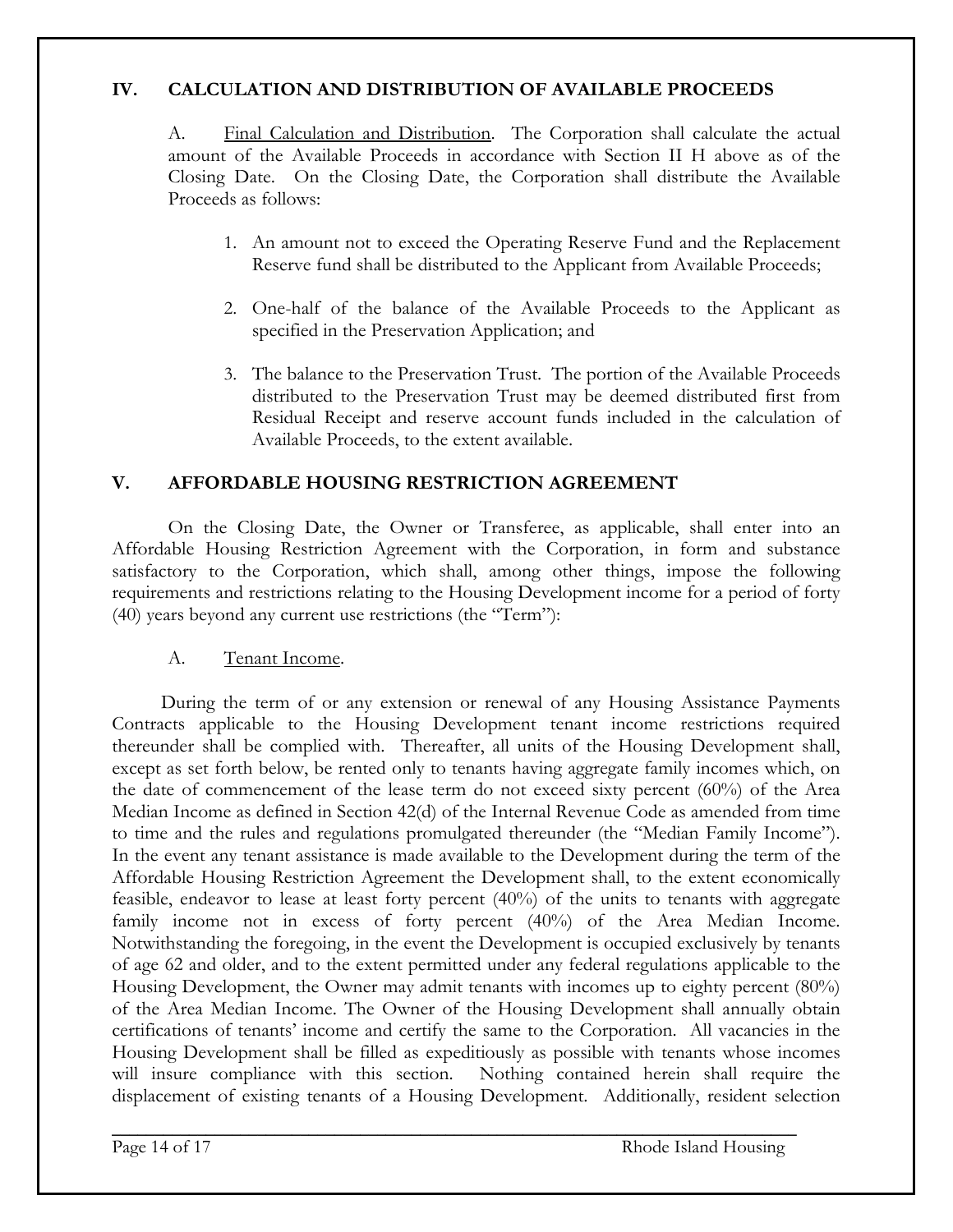shall be conducted in accordance with the requirements of that certain Section 8-Resident Selection Plan (as applicable), contained in the consent order of the United States District Court for the District of Rhode Island entered on November 22, 1985 in the case of Martinez v. Rhode Island Housing and Mortgage Finance Corporation, C.A. No. 83-03193, which plan was submitted for public comment and re-adopted by the Corporation on February 18, 1987.

#### B. Tenant Contributions of Rental Charges.

Tenant contributions of rental charges for each unit, including utility payments, shall not, after the expiration of any applicable Housing Assistance Payment Contracts, exceed the maximum tenant contribution in effect for the low income housing tax credit program established by Section 42(d) of the Internal Revenue Code, or as determined by the Corporation from time to time by Program Bulletin in the event that the low income housing tax credit program established by Section 42(d) of the Internal Revenue Code is terminated. Any permitted increases in tenant contributions of rental charges following expiration of any applicable Housing Assistance Payments Contracts shall be phased in under a transition schedule approved by the Corporation so as to minimize the financial burden on tenants residing at the Housing Development at the time of expiration of such Housing Assistance Payments Contracts.

#### C. Additional Subsidies.

Owners and/or all Transferees of the Housing Development shall use best efforts to renew or extend the terms of any existing federal rental subsidies received for the Housing Development and to secure any available additional subsidies made available from time to time by the federal government, the State of Rhode Island or the municipality in which the Housing Development is located.

#### D. Reserve Accounts.

The Owner shall maintain the following accounts for the Housing Development:

1. Operating Reserve Fund. An Operating Reserve Fund in an amount determined by the Corporation necessary to satisfy the future operating requirements of the Housing Development during the term of the Affordable Housing Restriction Agreement, taking into account, without limitation, the rent, transition and income provisions within the Affordable Housing Restriction Agreement and the anticipated net operating income of the Housing Development (the "Preservation Operating Reserve Fund Requirement");

2. Replacement Reserve Account. A Replacement Reserve Account in an amount determined by the Corporation to satisfy the future capital needs of the Housing Development;

3. Rehabilitation Reserve Account. A Rehabilitation Reserve Account in an amount determined by the Corporation to satisfy the current capital needs of the Housing Development, which account shall only be maintained until the current needs are satisfied and the funds of the account are depleted accordingly; and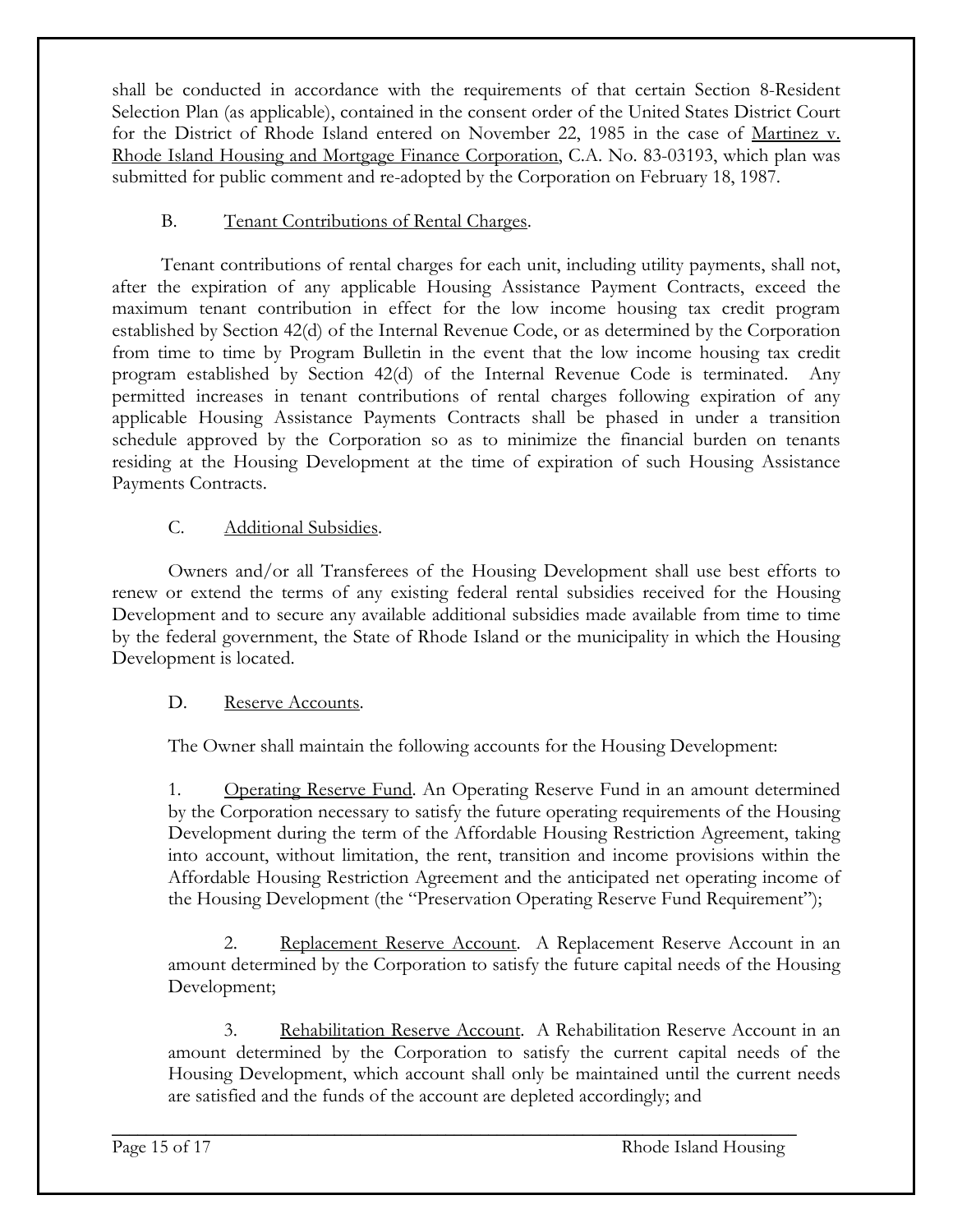4. Other Reserve Accounts. Such other reserve accounts deemed necessary by the Corporation to insure the maintenance and financial viability of the Housing Development.

#### E. Asset Management Fee.

 Owners shall be eligible to receive an annual Asset Management Fee from available cash flow consistent with Program Bulletins issued from time to time. Payment of the Asset Management Fee shall not affect any property management fees paid to management agents for a Housing Development.

- F. Return on Equity/Surplus Funds.
	- 1. Distribution of Surplus Cash.

One-half of any Surplus Cash of the Housing Development at the end of each calendar may be distributed to the Owner up to the amount of the Approved Return on Equity as defined below. The balance of Surplus Cash shall be distributed to and become the sole property of the Preservation Trust. Notwithstanding the foregoing, the Corporation may, as to a specific Housing Development and in its sole discretion, allow the Owner and/or the Transferee to retain ownership of all of a portion of the Surplus Cash upon the condition that the owner pays the Preservation Trust a preservation fee from the Surplus Cash during and after the remaining term of any applicable Housing Assistance Payments Contract; provided, however, that in no event shall the amount of such preservation fee be less than one-half of the present value of the estimated Surplus cash to be generated by the Housing Development during the remaining term of any applicable Housing Assistance Payments Contract, as determined by the Corporation. In the event that the Available Proceeds for any specific Preservation transaction includes funds made available in whole or part as a result of the sale of Tax Credits, the minimum preservation fee, in the Corporation's sole discretion, may be increased by up to one-half of the amount of such proceeds and may be paid from such proceeds. Such preservation fee may be evidenced by promissory notes of the Owner or Transferee.

#### 2. Return on Equity.

Owners shall be eligible to receive an annual return on equity in an amount approved by the Corporation and not to exceed six percent (6%) ("Approved Return on Equity"), which shall be paid from Surplus Cash as described above. Owners' equity in the Housing Development will be established at the Closing in accordance with Program Bulletins issued from time to time. Owners are entitled to an Approved Return on Equity only to the extent that funds remain in the Operating Account of the Housing Development after payment of mortgage debt service, operating expenses, reserve deposits and the Asset Management Fee, such funds to be known as Surplus Cash. In the event that sufficient Surplus Cash is not available to pay the Approved Return on Equity in any one year, the balance shall not accrue and the Owner shall not be entitled to that portion of the Approved Return on Equity for that year.